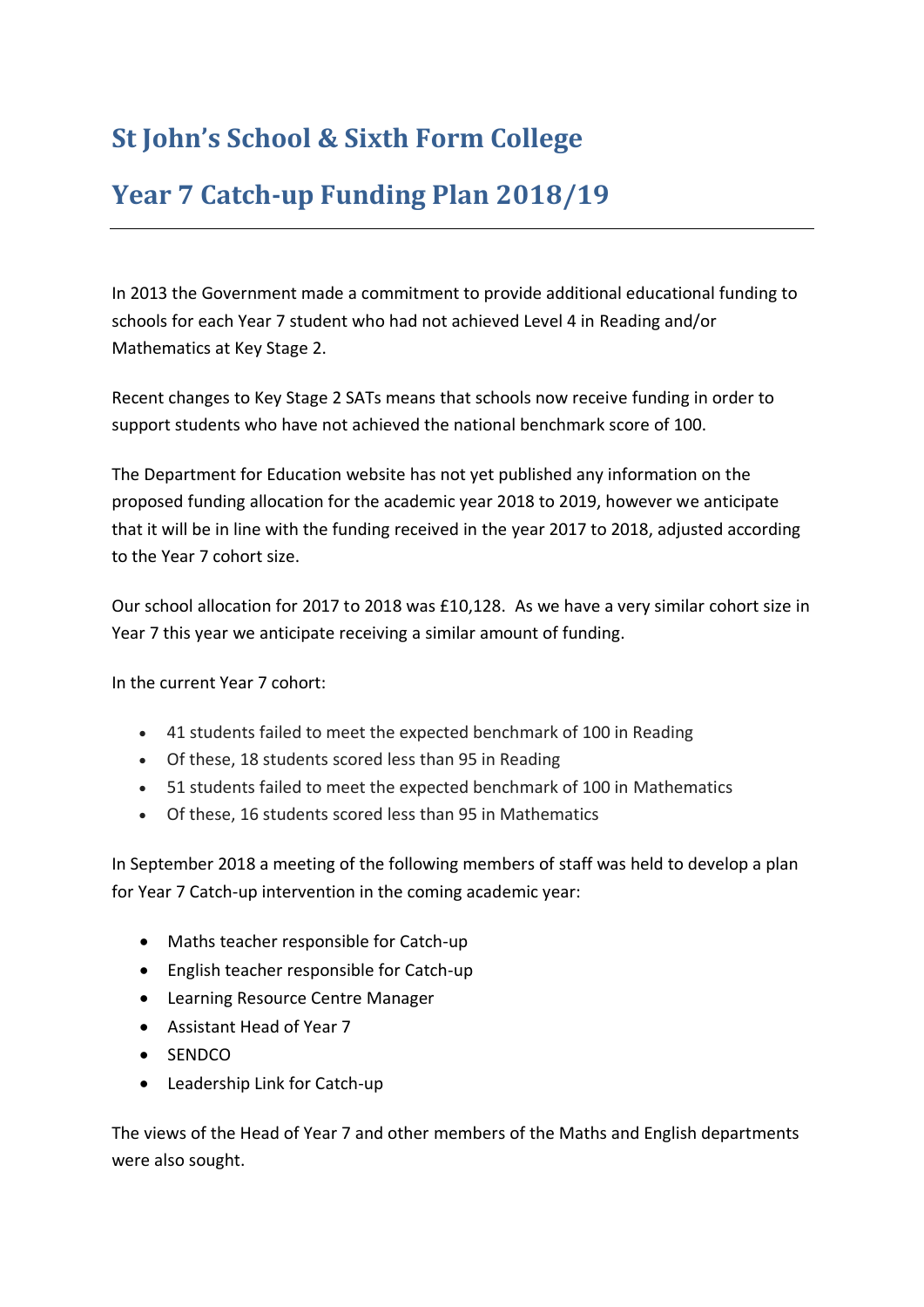A detailed list of strategies was developed, appropriate to the needs of each individual student in the Catch-up cohort. This strategy will be reviewed at the end of each term and revised as necessary.

## **PLANNED STRATEGIES**

- All but the most able students in Year 7 have a one hour library lesson each week during which time they have access to the LRC and Accelerated Reader Programme. The reading ages of all students have recently been tested in September 2018 to provide us with further information on those needing additional support.
- Students in the year group needing the maximum level of support have been withdrawn from MFL lessons and are instead receive two hours of additional literacy and numeracy support from specialist teachers each week. This is being regularly reviewed and changes to this group have already been made during September to ensure that the right students are being targeted. Currently there are 20 students, divided into two groups.
- Six students who did not reach the required standard for Reading (and most for Grammar as well) will be receiving one session of additional literacy support; working with an experienced English teacher in two small groups.
- Ten students who did not reach the required standard for Maths will be receiving additional numeracy support in small groups working with a Maths teacher each week.
- Students in Year 7 have been assessed using the STAR Reading Tests. Ten students who failed to make the KS2 benchmark and have low reading ages below 9 years will be working with our LRC Manager once a week. This is a peer led programme involving a group of our Year 11 students. Already the students in both year groups have responded extremely positively to this initiative.
- A small group of students who are of a high ability level in reading (average score 109) but failed to reach the expected standard in mathematics will be trialling an online intervention programme where they are given specific tasks to complete each week. They will be monitored by a maths teacher with whom they will meet once a week.
- Seventeen students who all achieved the expected score in Reading but narrowly missed it in Mathematics (scores of 98 or 99) will be monitored by the maths